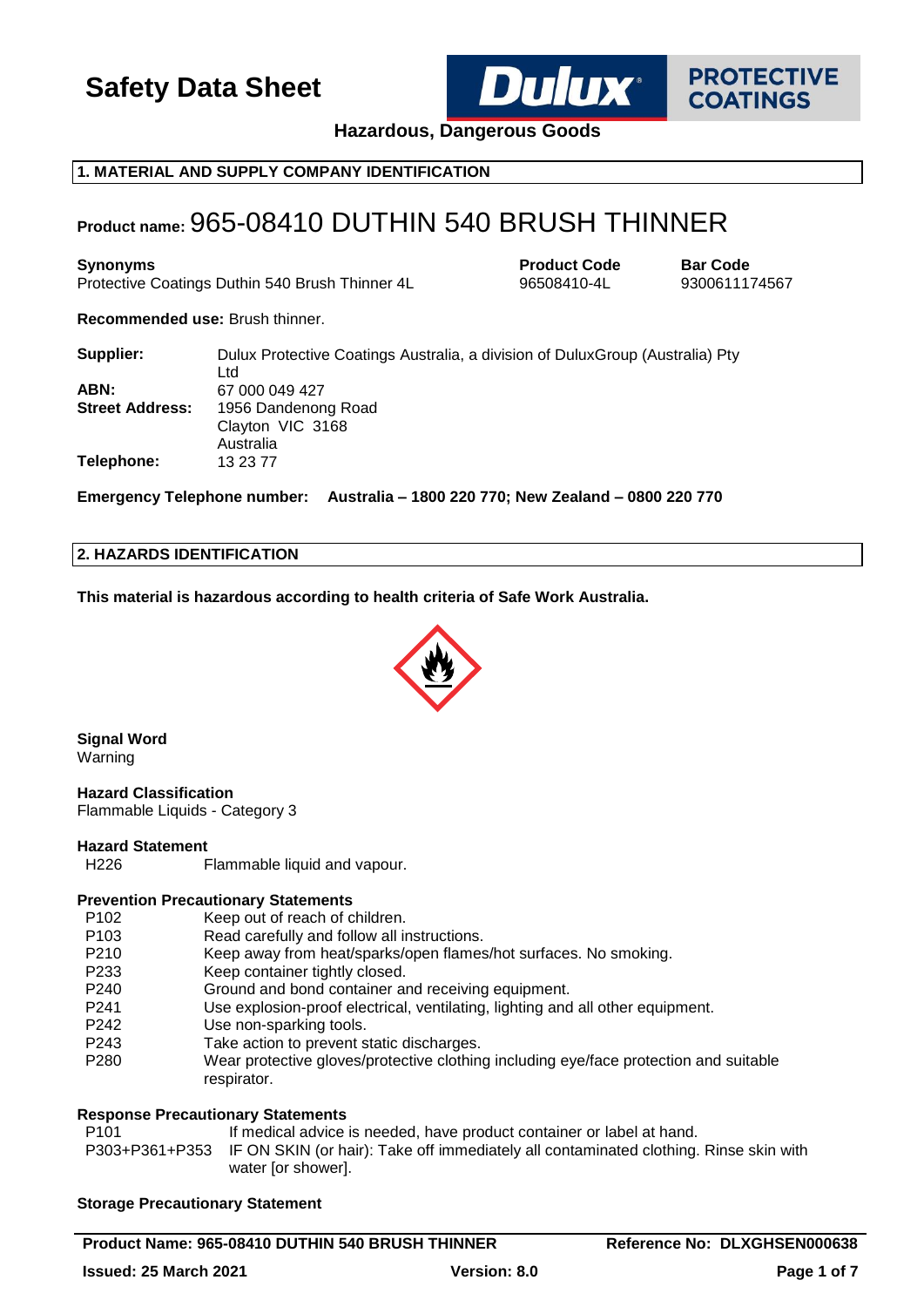P403+P235 Store in a well-ventilated place. Keep cool.

**Dulux**\*

**PROTECTIVE COATINGS** 

#### **Disposal Precautionary Statement**

P501 Dispose of contents/container in accordance with local, regional, national and international regulations.

**Poison Schedule:** Not Applicable

#### **DANGEROUS GOOD CLASSIFICATION**

Classified as Dangerous Goods by the criteria of the "Australian Code for the Transport of Dangerous Goods by Road & Rail" and the "New Zealand NZS5433: Transport of Dangerous Goods on Land".

#### **Dangerous Goods Class:** 3

| 3. COMPOSITION INFORMATION                                                                                                 |        |                                  |
|----------------------------------------------------------------------------------------------------------------------------|--------|----------------------------------|
| <b>CHEMICAL ENTITY</b>                                                                                                     | CAS NO | <b>PROPORTION</b>                |
| Propanoic acid, 3-ethoxy-, ethyl ester<br>763-69-9<br>Ingredients determined to be non-hazardous or below reporting limits |        | $>60 \%$ (w/w)<br><b>Balance</b> |
|                                                                                                                            |        | 100%                             |

## **4. FIRST AID MEASURES**

If poisoning occurs, contact a doctor or Poisons Information Centre (Phone Australia 131 126, New Zealand 0800 764 766).

**Inhalation:** Remove victim from exposure - avoid becoming a casualty. Remove contaminated clothing and loosen remaining clothing. Allow patient to assume most comfortable position and keep warm. Keep at rest until fully recovered. Seek medical advice if effects persist.

**Skin Contact:** If skin or hair contact occurs, remove contaminated clothing and flush skin and hair with running water. If swelling, redness, blistering or irritation occurs seek medical assistance. For gross contamination, immediately drench with water and remove clothing. Continue to flush skin and hair with plenty of water (and soap if material is insoluble). For skin burns, cover with a clean, dry dressing until medical help is available. If blistering occurs, do NOT break blisters. If swelling, redness, blistering, or irritation occurs seek medical assistance.

**Eye contact:** If in eyes wash out immediately with water. In all cases of eye contamination it is a sensible precaution to seek medical advice.

**Ingestion:** Rinse mouth with water. If swallowed, do NOT induce vomiting. Give a glass of water to drink. Never give anything by the mouth to an unconscious patient. If vomiting occurs give further water. Seek medical advice.

**PPE for First Aiders:** Wear safety shoes, overalls, gloves, safety glasses, respirator. Use with adequate ventilation. If inhalation risk exists wear organic vapour/particulate respirator meeting the requirements of AS/NZS 1715 and AS/NZS 1716. Available information suggests that gloves made from nitrile rubber should be suitable for intermittent contact. However, due to variations in glove construction and local conditions, the user should make a final assessment. Always wash hands before smoking, eating, drinking or using the toilet. Wash contaminated clothing and other protective equipment before storing or re-using.

**Notes to physician:** Treat symptomatically.

| <b>5. FIRE FIGHTING MEASURES</b> |  |  |
|----------------------------------|--|--|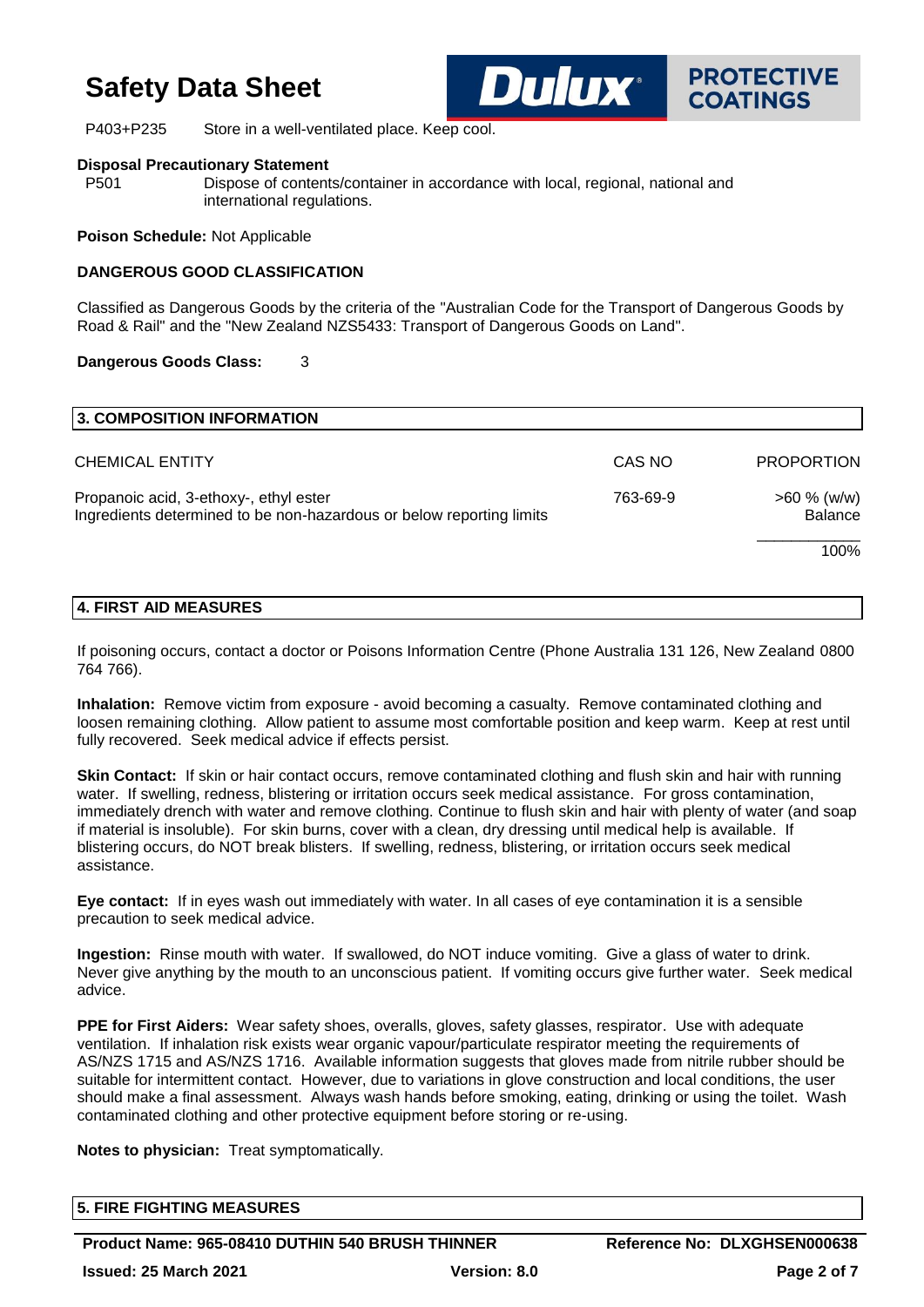**DUUX** PROTECTIVE **COATINGS** 

#### **Hazchem Code:** •3Y

**Suitable extinguishing media:** If material is involved in a fire use alcohol resistant foam or dry agent (carbon dioxide, dry chemical powder).

**Specific hazards:** Flammable liquid and vapour. May form flammable vapour mixtures with air. Flameproof equipment necessary in area where this chemical is being used. Nearby equipment must be earthed. Electrical requirements for work area should be assessed according to AS3000. Vapour may travel a considerable distance to source of ignition and flash back. Avoid all ignition sources. All potential sources of ignition (open flames, pilot lights, furnaces, spark producing switches and electrical equipment etc) must be eliminated both in and near the work area. Do NOT smoke.

**Fire fighting further advice:** Heating can cause expansion or decomposition leading to violent rupture of containers. If safe to do so, remove containers from path of fire. Keep containers cool with water spray. On burning or decomposing may emit toxic fumes. Fire fighters to wear self-contained breathing apparatus and suitable protective clothing if risk of exposure to vapour or products of combustion or decomposition.

#### **6. ACCIDENTAL RELEASE MEASURES**

#### **SMALL SPILLS**

Wear protective equipment to prevent skin and eye contamination. Avoid inhalation of vapours or dust. Wipe up with absorbent (clean rag or paper towels). Collect and seal in properly labelled containers or drums for disposal.

#### **LARGE SPILLS**

If safe to do so, shut off all possible sources of ignition. Clear area of all unprotected personnel. Slippery when spilt. Avoid accidents, clean up immediately. Wear protective equipment to prevent skin and eye contamination and the inhalation of vapours. Work up wind or increase ventilation. Contain - prevent run off into drains and waterways. Use absorbent (soil, sand or other inert material). Use a spark-free shovel. Collect and seal in properly labelled containers or drums for disposal. If contamination of crops, sewers or waterways has occurred advise local emergency services.

#### **Dangerous Goods - Initial Emergency Response Guide No:** 14

#### **7. HANDLING AND STORAGE**

**Handling:** Avoid eye contact and repeated or prolonged skin contact. Avoid inhalation of vapour, mist or aerosols.

**Storage:** Store in a cool, dry, well-ventilated place and out of direct sunlight. Store away from foodstuffs. Store away from incompatible materials described in Section 10. Store away from sources of heat and/or ignition. Keep container standing upright. Keep containers closed when not in use - check regularly for leaks.

This material is classified as a Class 3 Flammable Liquid as per the criteria of the "Australian Code for the Transport of Dangerous Goods by Road & Rail" and/or the "New Zealand NZS5433: Transport of Dangerous Goods on Land" and must be stored in accordance with the relevant regulations.

#### **8. EXPOSURE CONTROLS / PERSONAL PROTECTION**

**National occupational exposure limits:** No value assigned for this specific material by Safe Work Australia.

**Biological Limit Values:** As per the "National Model Regulations for the Control of Workplace Hazardous Substances (Safe Work Australia)" the ingredients in this material do not have a Biological Limit Allocated.

**Engineering Measures:** Natural ventilation should be adequate under normal use conditions.

**Personal Protection Equipment:** SAFETY SHOES, OVERALLS, GLOVES, SAFETY GLASSES,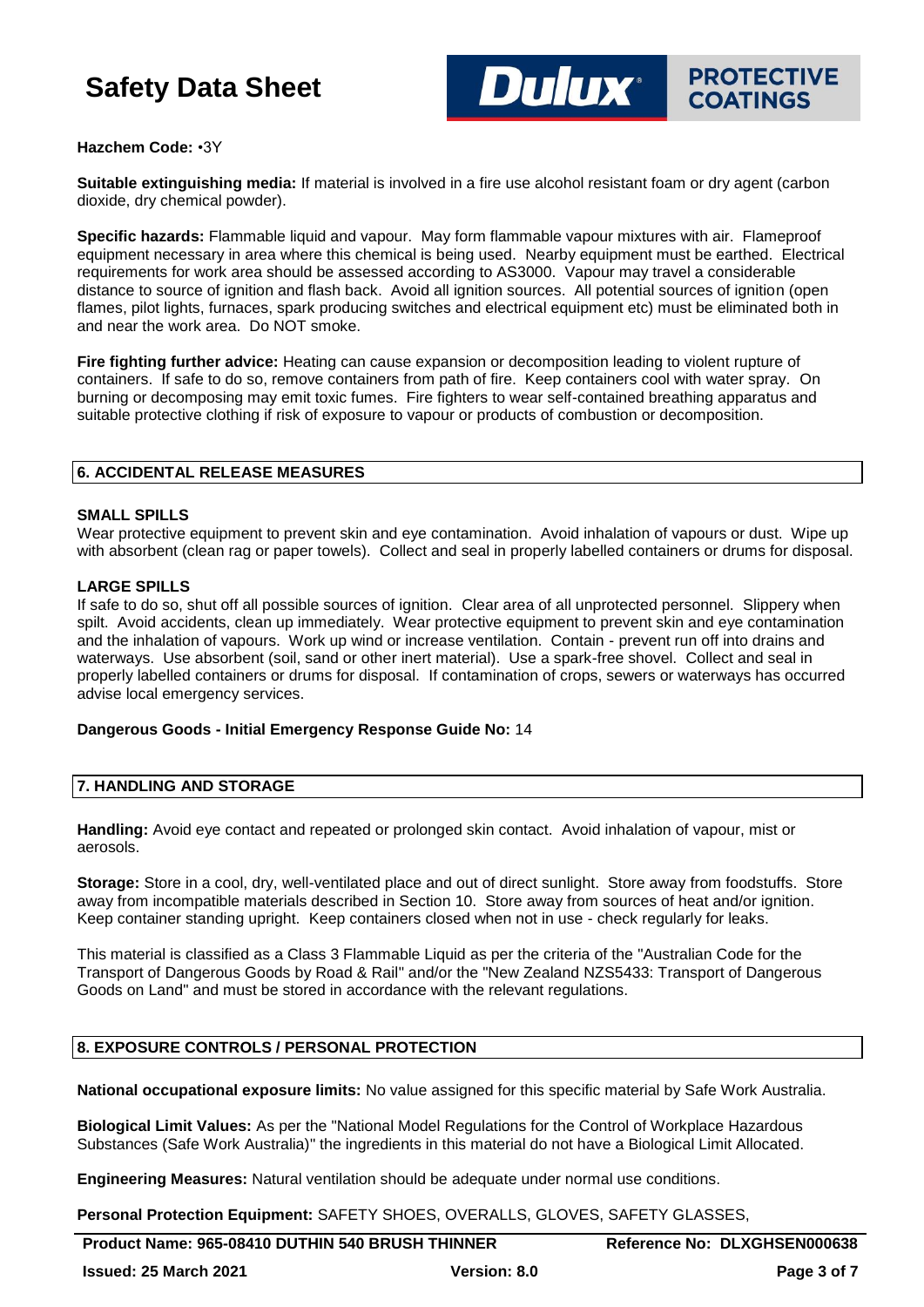

#### RESPIRATOR.

Wear safety shoes, overalls, gloves, safety glasses, respirator. Use with adequate ventilation. If inhalation risk exists wear organic vapour/particulate respirator meeting the requirements of AS/NZS 1715 and AS/NZS 1716. Available information suggests that gloves made from nitrile rubber should be suitable for intermittent contact. However, due to variations in glove construction and local conditions, the user should make a final assessment. Always wash hands before smoking, eating, drinking or using the toilet. Wash contaminated clothing and other protective equipment before storing or re-using.

**Hygiene measures:** Keep away from food, drink and animal feeding stuffs. When using do not eat, drink or smoke. Wash hands prior to eating, drinking or smoking. Avoid contact with clothing. Avoid eye contact and repeated or prolonged skin contact. Avoid inhalation of vapour, mist or aerosols. Ensure that eyewash stations and safety showers are close to the workstation location.

#### **9. PHYSICAL AND CHEMICAL PROPERTIES**

| Form:   | Liquid            |
|---------|-------------------|
| Colour: | Colourless, clear |
| Odour:  | Characteristic    |

**Specific Gravity:** 0.951 **Relative Vapour Density (air=1):** 5<br> **Vapour Pressure (20 °C):** 0.23 kPa @ 20 °C **Vapour Pressure (20 °C):** Flash Point (°C): 58 **Flammability Limits (%):** N Av Autoignition Temperature (°C): 377 **Melting Point/Range (°C):** N Av **Boiling Point/Range (°C):** 165 **pH:** N App **Viscosity:**  $\leq$  21 mm<sup>2</sup>/s @ 40 °C **Evaporation Rate (n-Butyl acetate=1):** 0.12 **Total VOC (g/Litre):** N Av

**Solubility:** Slightly soluble in water. Soluble in organic solvents.

(Typical values only - consult specification sheet)  $N Av = Not available, N App = Not applicable$ 

## **10. STABILITY AND REACTIVITY**

**Chemical stability:** This material is thermally stable when stored and used as directed.

**Conditions to avoid:** Elevated temperatures and sources of ignition.

**Incompatible materials:** Oxidising agents.

**Hazardous decomposition products:** Oxides of carbon and nitrogen, smoke and other toxic fumes.

**Hazardous reactions:** No known hazardous reactions.

## **11. TOXICOLOGICAL INFORMATION**

No adverse health effects expected if the product is handled in accordance with this Safety Data Sheet and the product label. Symptoms or effects that may arise if the product is mishandled and overexposure occurs are:

#### **Acute Effects**

**Inhalation:** Material may be an irritant to mucous membranes and respiratory tract.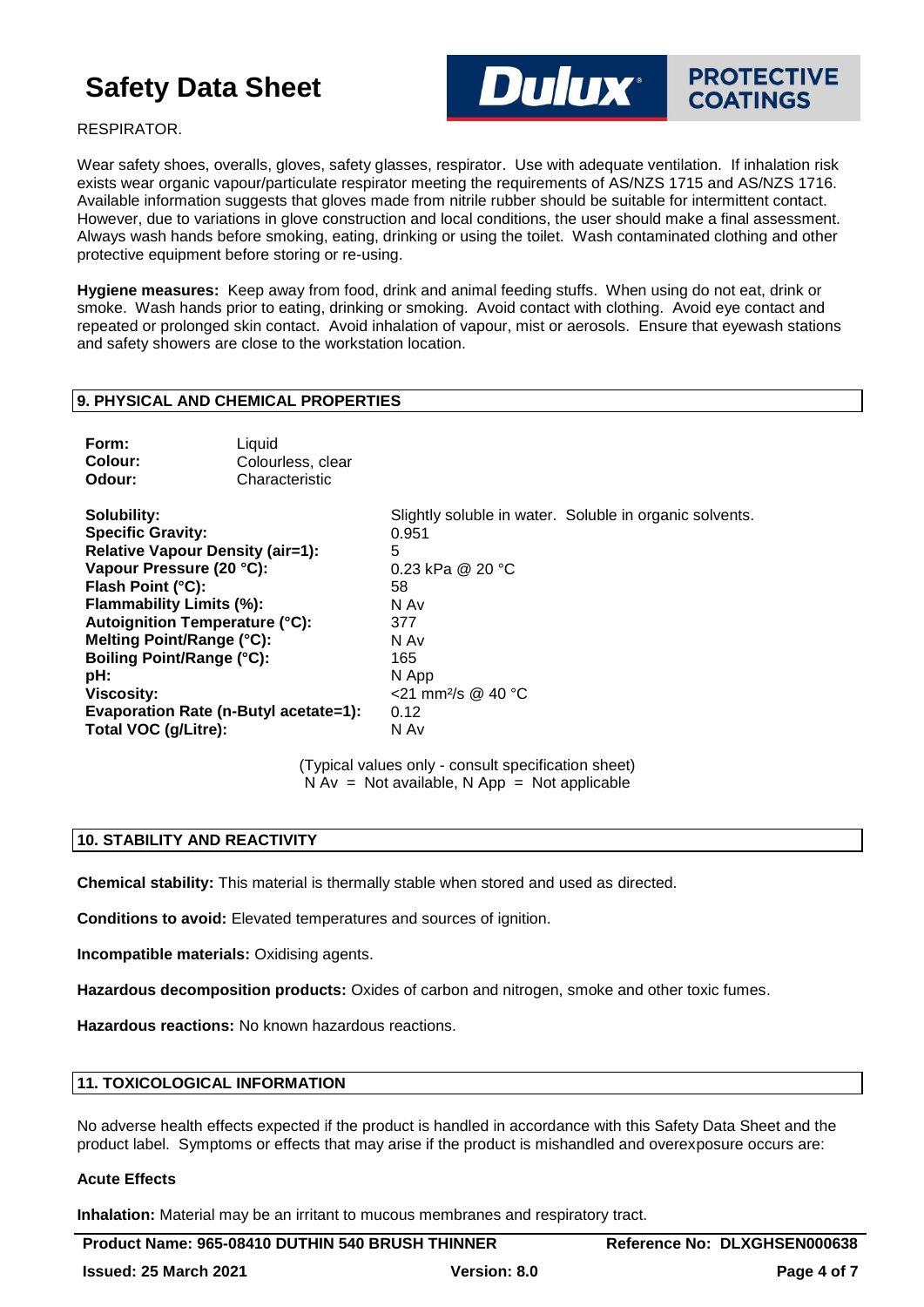**PROTECTIVE COATINGS** 

**Skin contact:** Contact with skin may result in irritation.

**Ingestion:** Swallowing can result in nausea, vomiting and irritation of the gastrointestinal tract.

**Eye contact:** May be an eye irritant.

#### **Acute toxicity**

**Inhalation:** This material has been classified as non-hazardous. Acute toxicity estimate (based on ingredients): LC50 > 20.0 mg/L for vapours or LC50 > 5.0 mg/L for dust and mist or LC50 > 20,000 ppm for gas

**Dulux**®

**Skin contact:** This material has been classified as non-hazardous. Acute toxicity estimate (based on ingredients): >2,000 mg/Kg bw

**Ingestion:** This material has been classified as non-hazardous. Acute toxicity estimate (based on ingredients): >2,000 mg/Kg bw

**Corrosion/Irritancy:** Eye: this material has been classified as not corrosive or irritating to eyes. Skin: this material has been classified as not corrosive or irritating to skin.

**Sensitisation:** Inhalation: this material has been classified as not a respiratory sensitiser. Skin: this material has been classified as not a skin sensitiser.

**Aspiration hazard:** This material has been classified as non-hazardous.

**Specific target organ toxicity (single exposure):** This material has been classified as non-hazardous.

**Chronic Toxicity**

**Mutagenicity:** This material has been classified as non-hazardous.

**Carcinogenicity:** This material has been classified as non-hazardous.

**Reproductive toxicity (including via lactation):** This material has been classified as non-hazardous.

**Specific target organ toxicity (repeat exposure):** This material has been classified as non-hazardous.

#### **12. ECOLOGICAL INFORMATION**

Avoid contaminating waterways.

**Acute aquatic hazard:** This material has been classified as non-hazardous. Acute toxicity estimate (based on ingredients): >100 mg/L

**Long-term aquatic hazard:** This material has been classified as non-hazardous. Non-rapidly or rapidly degradable substance for which there are adequate chronic toxicity data available OR in the absence of chronic toxicity data, Acute toxicity estimate (based on ingredients): >100 mg/L, where the substance is not rapidly degradable and/or BCF  $<$  500 and/or log  $K_{ow}$   $<$  4.

**Ecotoxicity:** No information available.

**Persistence and degradability:** No information available.

**Bioaccumulative potential:** No information available.

**Mobility:** No information available.

#### **13. DISPOSAL CONSIDERATIONS**

**Product Name: 965-08410 DUTHIN 540 BRUSH THINNER Reference No: DLXGHSEN000638 Issued: 25 March 2021 Version: 8.0 Page 5 of 7**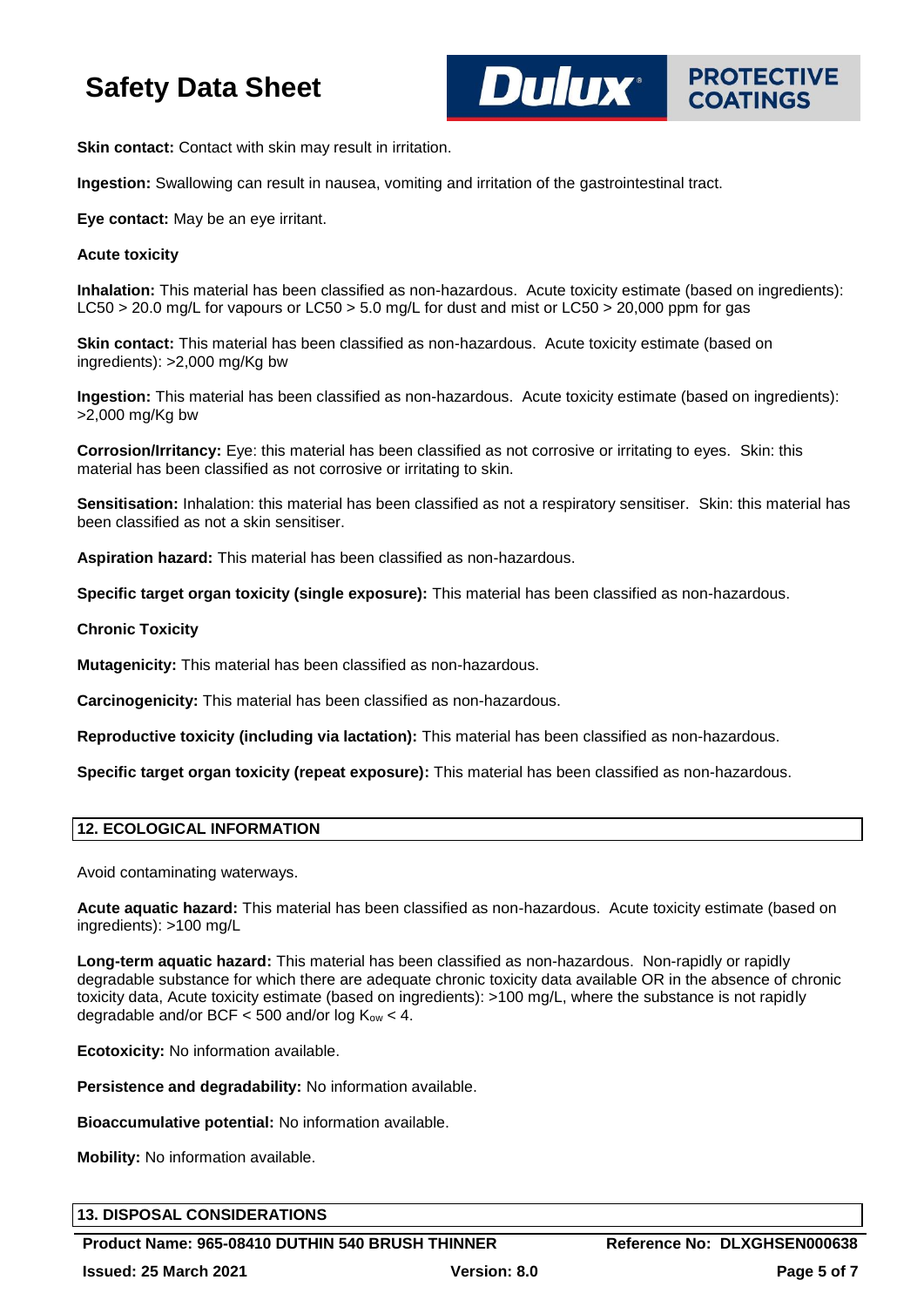Persons conducting disposal, recycling or reclamation activities should ensure that appropriate personal protection equipment is used, see "Section 8. Exposure Controls and Personal Protection" of this SDS.

If possible material and its container should be recycled. If material or container cannot be recycled, dispose in accordance with local, regional, national and international Regulations.

**Dulux**\*

**PROTECTIVE COATINGS** 

## **14. TRANSPORT INFORMATION**

#### **ROAD AND RAIL TRANSPORT**

Classified as Dangerous Goods by the criteria of the "Australian Code for the Transport of Dangerous Goods by Road & Rail" and the "New Zealand NZS5433: Transport of Dangerous Goods on Land".



**Proper Shipping Name:** PAINT RELATED MATERIAL

**Segregation Dangerous Goods:** Not to be loaded with explosives (Class 1), flammable gases (Class 2.1), if both are in bulk, toxic gases (Class 2.3), spontaneously combustible substances (Class 4.2), oxidising agents (Class 5.1), organic peroxides (Class 5.2), toxic substances (Class 6.1), infectious substances (Class 6.2) or radioactive substances (Class 7). Exemptions may apply.

## **MARINE TRANSPORT**

Classified as Dangerous Goods by the criteria of the International Maritime Dangerous Goods Code (IMDG Code) for transport by sea.

|                               | <b>FLAMMABLE</b><br>LIQUID |
|-------------------------------|----------------------------|
| UN No:                        | 1263                       |
| <b>Dangerous Goods Class:</b> | 3                          |
| <b>Packing Group:</b>         | Ш                          |
| <b>Proper Shipping Name:</b>  | PAINT RELATED MATERIAL     |

#### **AIR TRANSPORT**

Classified as Dangerous Goods by the criteria of the International Air Transport Association (IATA) Dangerous Goods Regulations for transport by air.